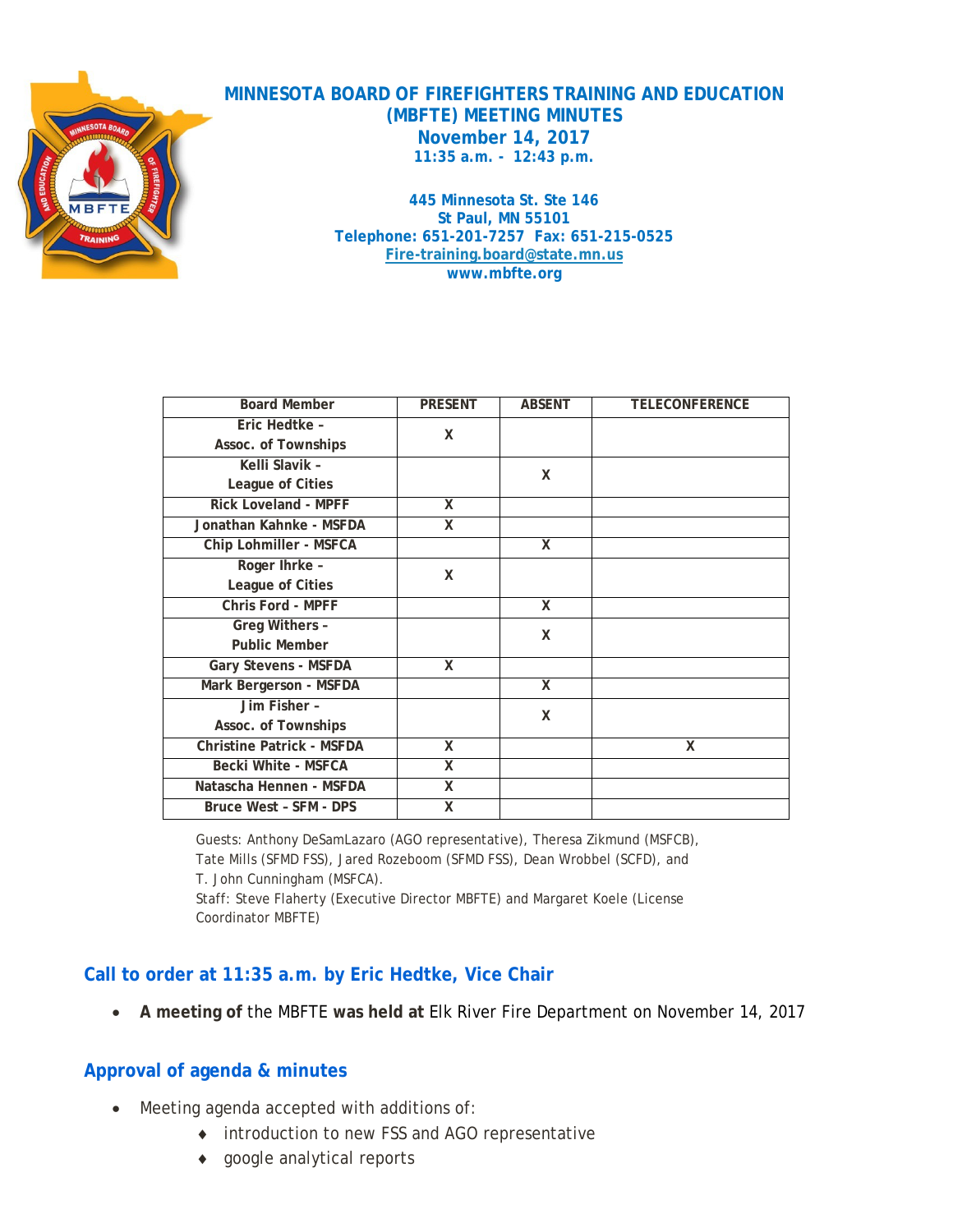• August 15, 2017 minutes approved as written

### **Officer reports**

- Chair, Mark Bergerson not present
- Vice Chair, Eric Hedtke nothing to report
- Secretary, Chris Ford nothing to report
- Treasurer, Becki White balance and finances look all in order
	- ♦ FSA Balance, Marshal West present balance is \$4,109,590.36
	- ♦ Marshal West commented that approximately \$7 million will be carried over from FY18 to FY19 and this would be an opportunity for the MBFTE to do some requests for one time appropriation funding. Just be aware the committee has been advised to keep \$2 million in their account and they could decide not to appropriate that extra \$5 million also. If the board has, any special requests this is a great opportunity to request for one time appropriation funding.

# **Reports**

- Executive Director Steve Flaherty
	- Each board member was given an infographic showing how the fire safety account is funded, who makes up the committee and where the funding goes. This document is also available on our website under the legislative tab.
	- ♦ We have reimbursed \$134,000 this fiscal year. NJPA is still supplementing region five. The live burn program has all 116 burns spoken for with 30 on the waiting list. We have two "Leadership" classes set up for this fiscal year and we hope to complete the last module during the "Fire Officer School" in Duluth. We have been making a presence at regional meetings and sectional schools around the state. Staff was very busy at the MSFCA Conference and will be at the upcoming Association of Township Conference. I opening up communication between board members and staff by meeting with each member one on one. We encourage each board member to read the "Executive Summary" from the fire service training study to see what the recommendations are from the fire service.
		- Eric Hedtke asked if there would be a meeting with each of the organizations regarding the fire training study. Marshal West replied that he and Steve Flaherty are working on a date for that meeting. Eric Hedtke would like this topic added to the next agenda for discussion.
- Executive/Legislative Committee Eric Hedtke, Vice Chair
	- ♦ The same information is being discussed at this meeting.
- Licensing/License Review Committee Eric Hedtke, Vice Chair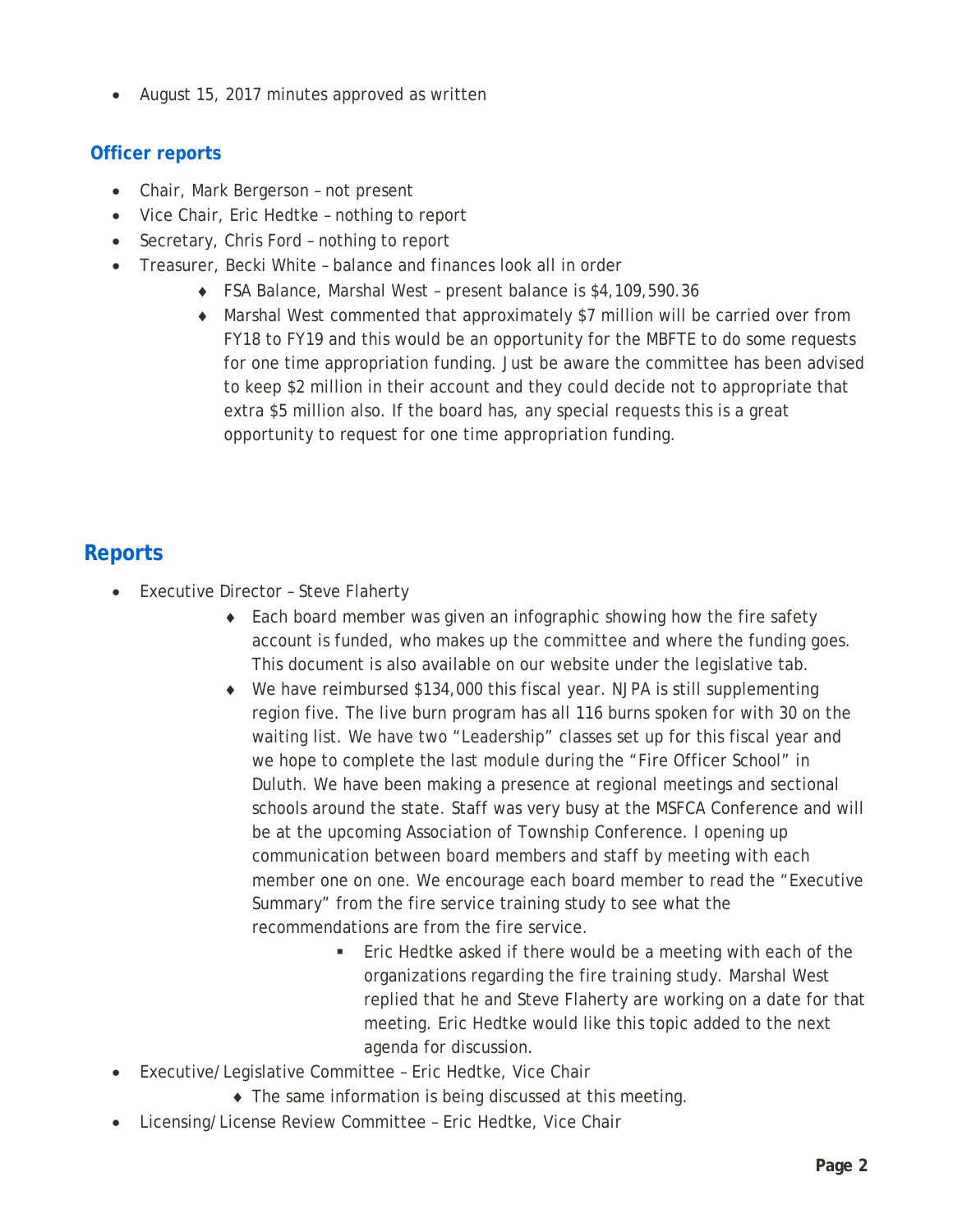- ♦ Statute update:
	- MPFF will be carrying the statue revisions to legislation on behalf of MBFTE. The board approved to move forward with the proposed changes to legislation through MPFF.
	- **The license committee discussed not to license qualified** instructors and let the training committee handle the process for that program.
	- **The license committee will be having more discussion on the** classification of licenses. Representatives will be going back to their respected organization for feedback on this subject for the February meeting.
- Training Committee Chris Ford, Secretary
	- ♦ The committee requested Steve Flaherty, Executive Director, to put together a draft proposal, for the February meeting, to FSAC for one time funding appropriation for PTSD/cancer awareness/mental health.
	- ♦ The committee requested Steve Flaherty, Executive Director, to put together a draft, for the February meeting, of an RFP for a learning management system with an option of a record management program.
	- ♦ The committee requested Steve Flaherty, Executive Director, to put together a draft, for the February meeting, of a new qualified instructor process. This program is based on legislative action for MBFTE this legislative session. Steve Flaherty is asking for any board member input on this new program and any suggestions be to him by January 1, 2018.
	- ♦ Healthy Hero had put out information to departments with two levels of training and the training committee had approved level one for reimbursement under our program, but not level two. The group was notified to remove all wording from their literature relating to MBFTE approving or reimbursing for that level. They were also asked to remove any MBFTE wording regarding reimbursing any funding through reallocation funds.

# **Public comment**

No public comment

## **New business**

• No new business

## **Other business**

• Fire Service Specialist Tate Mills recapped their report that was given to the Executive Committee, they have prop trailers available now placed around the state and the instructors